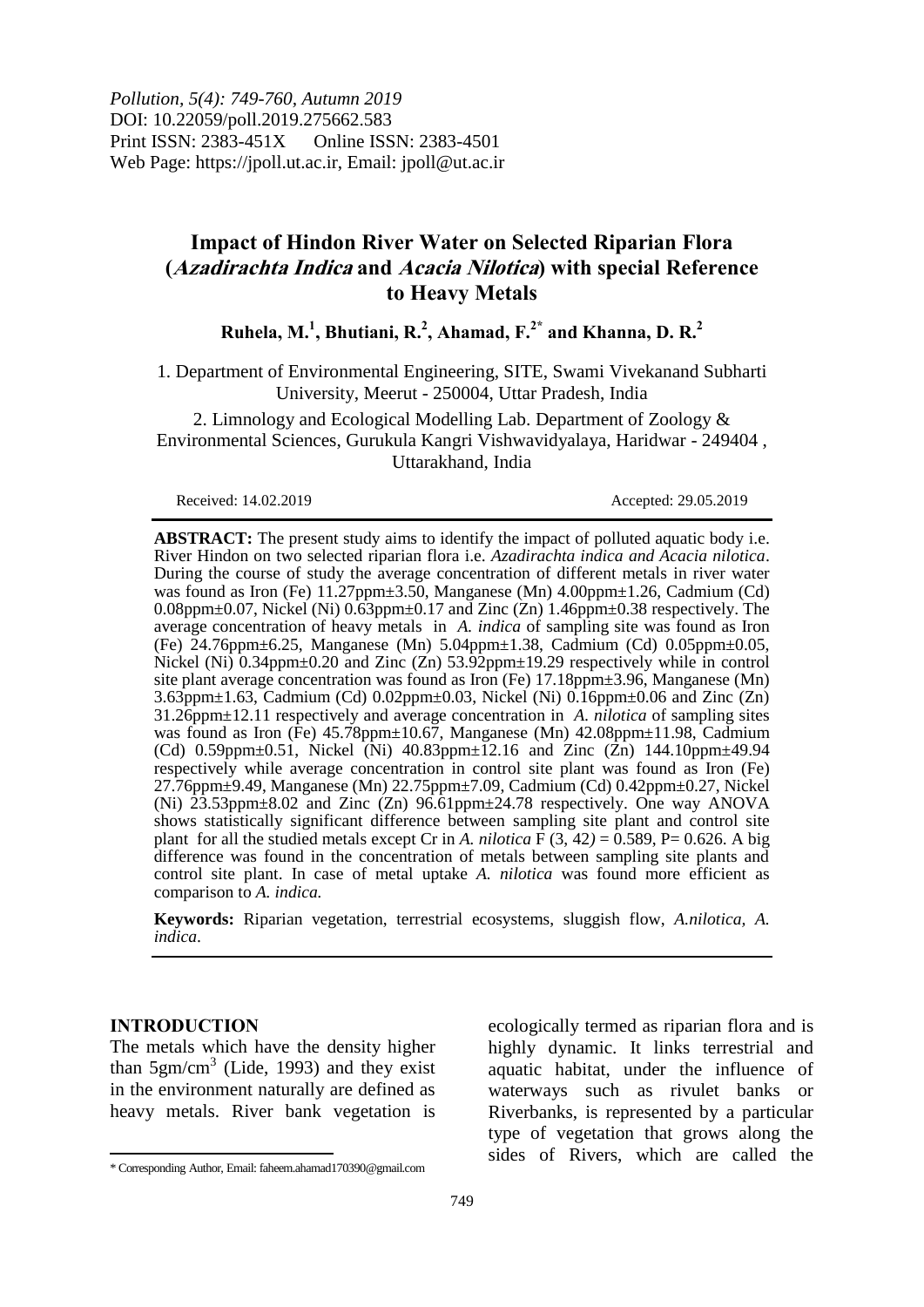River's riparian zone (Dutta et al., 2011). The function of a riparian zone of any aquatic body and plants on the bank is to absorb and filter out sediment and debris and thus helps in providing unique habitats for some organisms. Riparian areas support some of the most diverse and productive of all plant communities. Easy availability of water and fertile soil support a greater plant biomass than is usually found in upland areas, resulting in forests with the different type of species and complex vertical structures (Ilhardt et al., 2000). If we do not protect the riparian community from degradation, the quality of water and plants and other biological species will drop down different types of pollution causing threats to Riparian flora which may affect the quality of the ecosystem. In the areas which are dominated by rivers, lakes and streams, forests along the bank of these water bodies provide many important ecological services which are critical in maintaining watershed productivity and sustainability (Gregory 1999; Naiman et al., 2005). These forests (riparian flora) regulate the flux of energy, nutrients and biotic interchanges between aquatic and terrestrial ecosystems (Ilhardt et al., 2000; Naiman et al., 2000) and consequently have been described as functional ecotones. Some previous studies on River Hindon (Bhutiani et al., 2017; Jain & Sharma, 2006; Mishra et al., 2015; Ruhela et al., 2017; Suther et al., 2010; Rizvi et al., 2015 and Rizvi et al., 2016) revealed that industrial and municipal effluents pose great stress on the health of River. The objective of the present study was to assess the Hindon river in terms of heavy metals and to conclude the effect of these heavy metals of the selected riparian flora i.e. *Azadirachta indica* and *Acacia nilotica*.

## **MATERIAL AND METHODS**

Hindon River, a tributary of Yamuna River is a River in India that originates in the Saharanpur District, Uttar Pradesh. The River is entirely rain fed and its catchment area  $(7,083km^2)$  is a part of the Indo Gangetic Plain, composed of Pleistocene and sub recent alluvium and lies between the latitude  $28^{\circ}30'$  to  $30^{\circ}15'N$  and longitude  $77^{\circ}20'$  to  $77^{\circ}50'E$  and flows 400 km through six districts, including Muzaffarnagar, Meerut, Baghpat, Ghaziabad and Gautambudh Nagar until its confluence with the Yamuna. The River is characterized by sluggish flow throughout the year, except during monsoon when rainfall causes a manifold increase in the runoff (Suthar et al., 2010). The study area of the River under present study ranged from its entrance in Ghaziabad to its confluence with the Yamuna River in Tilwada village, Noida. Total 4 sites were identified and selected for the collection of samples (Fig 1).

For the sampling of selected riparian flora, the selected plants were identified at each of the four sampling site and a site approximately 10km from the river was also selected as control site. For the present study of River Hindon, the water samples were collected on monthly basis from different sampling sites viz. Hindon Barrage, Ghaziabad (1), Indrapuram, Ghaziabad (2), Near Vishnu Nagar, Noida (3) and Dadri Road, Noida (4) during January 2013 to December 2014 in morning hours. Selected heavy metals were analyzed following the standard methods of A.P.H.A (2012); Trivedi & Goel (1986); Khanna & Bhutiani (2008) using the Atomic Absorption Spectroscopy (AAS). The riparian flora was collected from the bank of Hindon River from all the sampling sites and from control site which was an unproductive land and about 10 Km away from Hindon River. Fresh leaves of two riparian flora i.e. *A. indica* (Fig.2) *and A. nilotica* (Fig. 3) were selected for the experimental analysis of heavy metals to conclude the effect of Hindon River water on the riparian flora.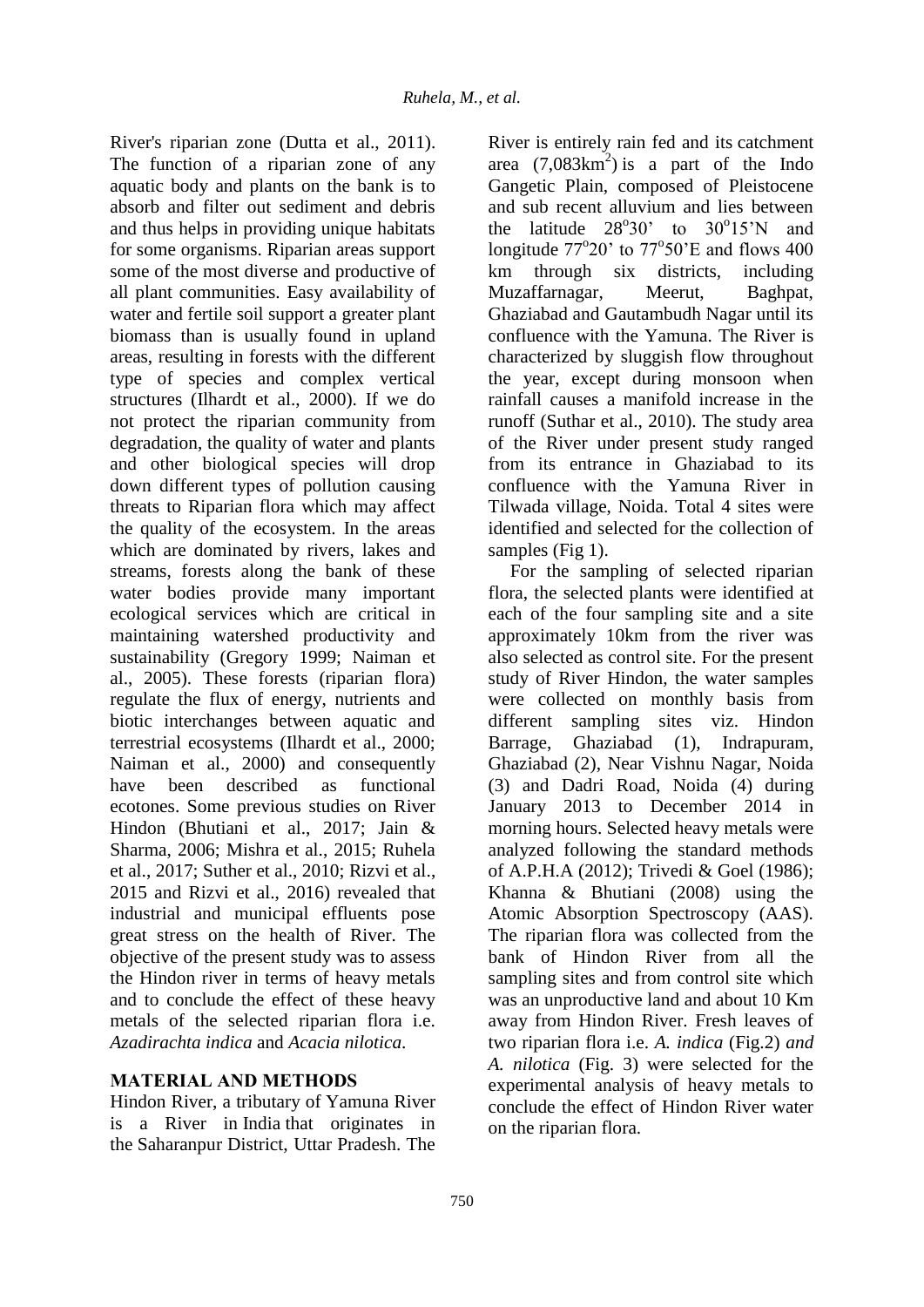

**Fig. 1. Showing all the study sites of Hindon River in the Google map**



**Fig. 2. Showing leaves of Riparian Flora found at study sites (***Acacia nilotica)*



**Fig. 3. Showing leaves of Riparian Flora found at study sites** *(Azadirachta indica)*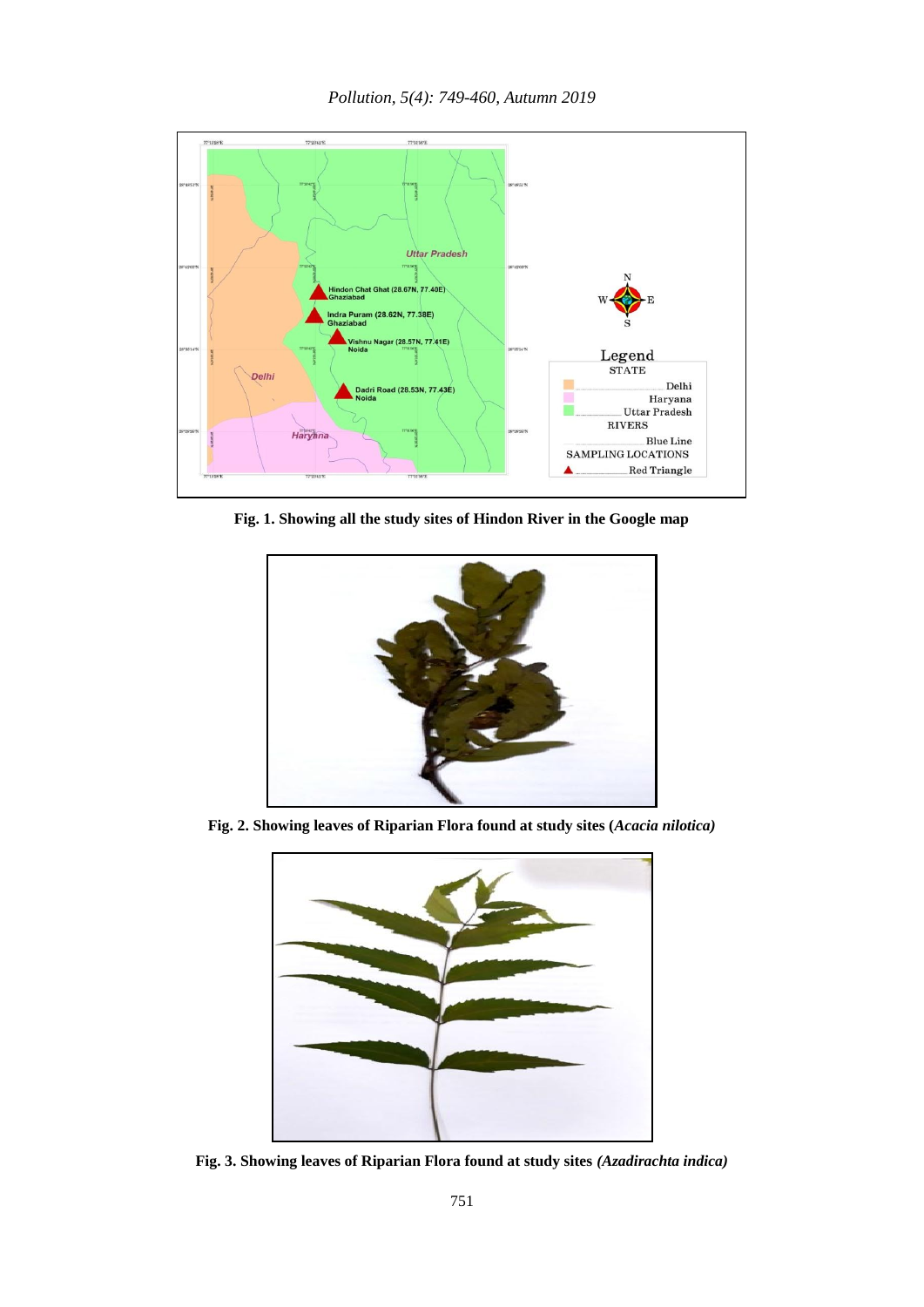### **RESULTS AND DISCUSSION**

Monthly average values of heavy metals of Hindon River during the study period (2013-2014) including all the sites are tabulated in the Table 1. Average values of heavy metals in Riparian flora during the study period are tabulated in the Table 2 and 3. Results of one way ANOVA of Hindon River metal concentration and riparian plants are given in table no 4, 5 and 6 respectively.

During the study period maximum average concentration (20.38ppm±1.66) of iron was found in summer season (May) this may be due to less water in river, high solar radiation and high evaporation rates of water resulting in accumulation of metal concentration and the minimum concentration of iron was found (8.42ppm±1.53) in monsoon season (August) may be due to high flow and high water level and dilution effect (Asa et al., 2015; Cheng, 2003) while the average concentration was found as 11.27ppm±3.50. A more or less same trend of iron concentration was observed by Mishra et al., 2015 and Prabu et al., 2011. One way ANOVA shows statistically significant differences in iron levels between different sites F  $(3, 92) = 3.60$ , P = 0.016, Games Howell post hoc test shows that there are statistically significant differences  $(p<0.05)$  in iron levels between Hindon barrage, Indrapuram, Vishnu Nagar, and Dadri Road.

|  |  | Table 1. Showing average variation in values of Metal Concentration during the study period (2013-2014) |
|--|--|---------------------------------------------------------------------------------------------------------|
|  |  |                                                                                                         |

| Month/            | Fe         | Mn         | Cu         | C <sub>d</sub> | Ni         | Cr         | (Zn)       |
|-------------------|------------|------------|------------|----------------|------------|------------|------------|
| <b>Parameters</b> | (ppm)      | (ppm)      | (ppm)      | (ppm)          | (ppm)      | (ppm)      | ppm)       |
|                   | 8.66       | 2.86       | 0.12       | 0.01           | 0.58       | 0.12       | 0.96       |
| January           | $\pm 1.97$ | $\pm 0.81$ | $\pm 0.02$ | $\pm 0.02$     | $\pm 0.08$ | $\pm 0.12$ | $\pm 0.41$ |
| February          | 8.73       | 3.45       | 0.10       | 0.08           | 0.41       | 0.18       | 1.26       |
|                   | $\pm 0.10$ | $\pm 0.26$ | $\pm 0.00$ | $\pm 0.03$     | $\pm 0.17$ | $\pm 0.02$ | $\pm 0.08$ |
| March             | 11.05      | 3.51       | 0.15       | 0.18           | 0.64       | 0.22       | 1.55       |
|                   | ±3.22      | $\pm 0.37$ | $\pm 0.05$ | $\pm 0.09$     | $\pm 0.00$ | $\pm 0.08$ | $\pm 0.28$ |
|                   | 11.77      | 3.76       | 0.13       | 0.05           | 0.62       | 0.19       | 1.39       |
| April             | ±1.73      | $\pm 0.18$ | $\pm 0.05$ | $\pm 0.03$     | $\pm 0.02$ | $\pm 0.09$ | $\pm 0.31$ |
| May               | 20.38      | 7.11       | 0.34       | 0.19           | 1.00       | 0.27       | 1.76       |
|                   | ±1.66      | $\pm 0.56$ | $\pm 0.06$ | $\pm 0.09$     | $\pm 0.17$ | $\pm 0.01$ | $\pm 0.09$ |
| June              | 15.79      | 6.02       | 0.21       | 0.22           | 0.91       | 0.17       | 2.25       |
|                   | $\pm 6.02$ | $\pm 1.73$ | $\pm 0.27$ | $\pm 0.01$     | $\pm 0.27$ | $\pm 0.16$ | $\pm 0.60$ |
| July              | 9.52       | 3.57       | 0.10       | 0.08           | 0.61       | 0.07       | 1.88       |
|                   | $\pm 1.05$ | $\pm 0.46$ | $\pm 0.12$ | $\pm 0.05$     | $\pm 0.11$ | $\pm 0.01$ | $\pm 0.87$ |
| August            | 8.42       | 2.95       | 0.13       | 0.03           | 0.66       | 0.04       | 1.48       |
|                   | $\pm 1.53$ | $\pm 0.77$ | $\pm 0.02$ | $\pm 0.04$     | $\pm 0.14$ | $\pm 0.06$ | $\pm 0.76$ |
| September         | 9.77       | 3.49       | 0.11       | 0.03           | 0.61       | 0.07       | 1.31       |
|                   | $\pm 2.74$ | $\pm 0.17$ | $\pm 0.04$ | $\pm 0.04$     | $\pm 0.33$ | $\pm 0.10$ | $\pm 0.23$ |
| October           | 10.73      | 3.47       | 0.12       | 0.03           | 0.45       | 0.17       | 1.30       |
|                   | $\pm 3.68$ | $\pm 0.42$ | $\pm 0.05$ | $\pm 0.04$     | $\pm 0.26$ | $\pm 0.13$ | $\pm 0.27$ |
| November          | 11.00      | 4.09       | 0.15       | 0.05           | 0.53       | 0.24       | 1.47       |
|                   | $\pm 2.83$ | $\pm 0.28$ | $\pm 0.05$ | $\pm 0.00$     | $\pm 0.11$ | $\pm 0.24$ | $\pm 0.55$ |
| December          | 9.37       | 3.72       | 0.14       | 0.07           | 0.55       | 0.11       | 0.90       |
|                   | $\pm 0.43$ | $\pm 0.27$ | $\pm 0.01$ | $\pm 0.07$     | $\pm 0.14$ | $\pm 0.08$ | $\pm 0.14$ |
| Average           | 11.27      | 4.00       | 0.15       | 0.08           | 0.63       | 0.16       | 1.46       |
| $\pm SD$          | $\pm 3.50$ | ±1.26      | $\pm 0.07$ | $\pm 0.07$     | $\pm 0.17$ | $\pm 0.07$ | $\pm 0.38$ |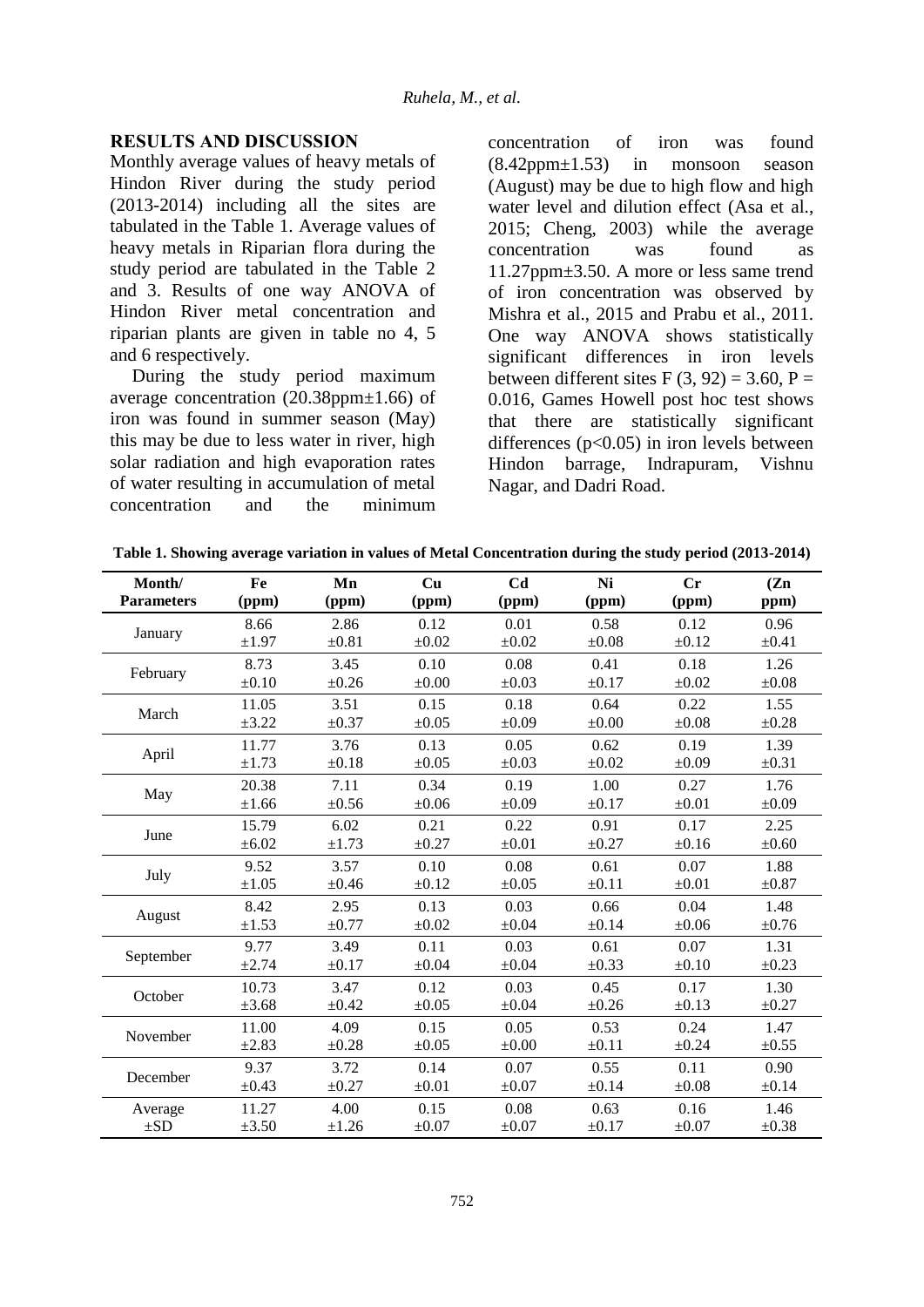The availability of micronutrients to plant roots depends on the pH level of the soil with iron more readily available in soil with a low pH (Wintz et al., 2002). During the study period minimum average concentration of iron in *A. indica* of sampling site plant (SSP) and control site plant (CSP) was found 24.16ppm±4.26 and 11.85ppm±0.44 and maximum average concentration was found 89.86ppm±25.09 and 48.66ppm±9.21 while the average concentration was found 53.92ppm±19.29 and 31.26ppm±12.11 respectively. One way ANOVA shows statistically significant differences in Fe levels between SSP and CSP, F (3, 44)  $=6.459$ , P  $=0.001$ , Games Howell post hoc test shows that there are statistically significant differences  $(p<0.05)$  in Fe levels between SSP and CSP. During the study period minimum average concentration of iron in *A. nilotica* of SSP and CSP was found 68.94ppm±3.76 and 51.92ppm±21.51 and maximum average concentration was found 240.63ppm±59.30 and 127.63ppm±23.48 while the average concentration was found 144.10 ppm±49.94 and 96.61ppm±24.78 respectively. One way ANOVA shows statistically significant differences in Fe levels between SSP and CSP, F (3, 44)  $=4.239$ , P  $=0.010$ , Games Howell post hoc test shows that there are statistically significant differences  $(p<0.05)$  in Fe levels between SSP and CSP. A large variation in iron concentration in both the plant (*A. indica*  and *A. nilotica*) was found (approximately 1.5 times) between SSP and CSP, this may be due to high concentration of iron in river water and sediments. Air pollution may be responsible for some amount of heavy metals in plants. The concentration of iron was found higher in both CSP and SSP when compared with other metal indicates that the source of iron in plants could be geogenic as well as anthropogenic activities.

During the study period maximum average concentration  $(7.11$ ppm $\pm$ 0.56) of manganese was found in summer season (May) may be due to high evaporation in

summer season because industrial activities were same throughout the year and minimum average concentration (2.86ppm±0.81) was found in winter season (January) while the average concentration was found as 4.00ppm±1.26. A more or less same trend of manganese concentration was observed by Ruhela et al., 2017; Khanna et al., 2014 and Prabu et al., 2011. One way ANOVA shows statistically significant differences in manganese level between different sites F (3,  $92$ ) = 9.75, P = 0.000, Games Howell post hoc test shows that there are statistically significant differences (p<0.05) in manganese levels between Hindon barrage, Indrapuram, Vishnu Nagar, and Dadri Road.

During the study period minimum average concentration of manganese in *A. indica* of SSP and CSP was found 17.22ppm±6.48 and 11.97ppm±6.80 and maximum average concentration was found 35.09ppm±1.33 and 24.31ppm±6.83 while the average concentration was found 24.76ppm±6.25 and 17.18ppm±3.96 respectively. One way ANOVA shows statistically significant differences in Mn levels between SSP and CSP,  $F(3, 44) =$ 5.381, P =  $0.003$ , Games Howell post hoc test shows that there are statistically significant differences  $(p<0.05)$  in Mn levels between SSP and CSP. During the study period minimum average concentration of manganese in *A. nilotica* of SSP and CSP was found 29.30ppm±4.02 and 15.26ppm±1.41 and maximum average concentration was found 60.63ppm±7.74 and 49.21ppm±25.38 while the average concentration was found 45.78ppm±10.67 and 27.76ppm±9.49 respectively. One way ANOVA shows statistically significant differences in Mn levels between SSP and CSP, F  $(3, 44) = 6.832$ , P = 0.001, Games Howell post hoc test shows that there are statistically significant differences  $(p<0.05)$ in Mn levels between SSP and CSP. More or less same trend of manganese in plant leaf was found by Anicic et al., 2007.

During the study period maximum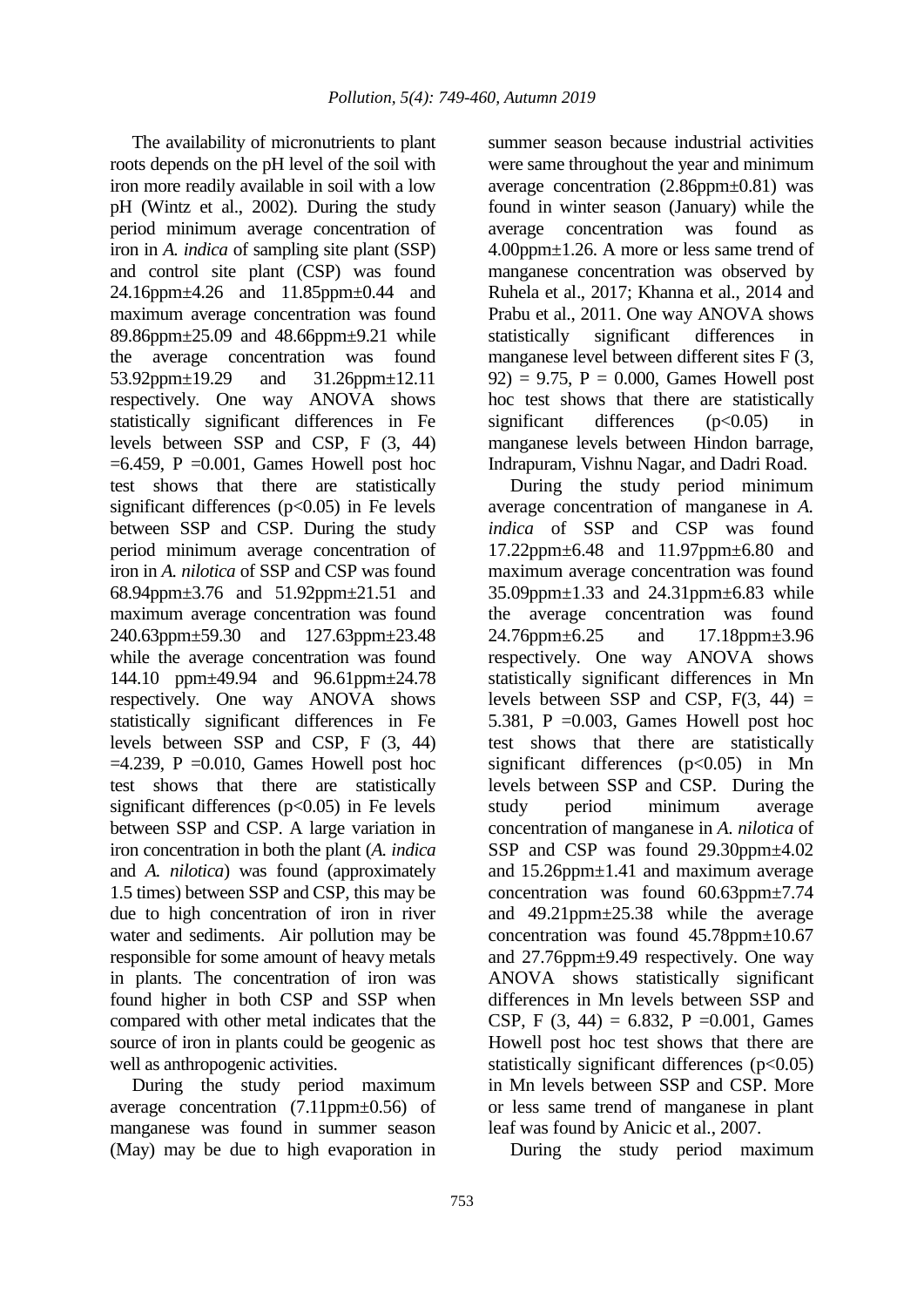average concentration (0.34ppm±0.06) of copper was found in summer season (May) and minimum average concentration  $(0.10$ ppm $\pm 0.00$ ) was found in winter season (February) while the average concentration was found as 0.15ppm $\pm$ 0.07. Similar results were obtained by Karikari & Ansa-Asare, 2006; Asa et al., 2015; Mishra et al., 2015; Bhutiani et al., 2017. One way ANOVA shows statistically significant differences in copper levels between different sites F (3,  $92$ ) = 6.29, P = 0.001, Games Howell post hoc test shows that there are statistically significant differences  $(p<0.05)$  in copper levels between Hindon barrage, Indrapuram, Vishnu Nagar, and Dadri Road.

Copper (Cu) is an essential micronutrient for plant growth and development, it having also toxic property (Kabir et al., 2009). It plays important role in assimilation of  $CO<sub>2</sub>$ and synthesis ATP (Mohnish & Kumar, 2015). More concentration of Cu in soil causes injury to plants. This leads to retardation in plant growth and chlorosis. During the study period minimum average concentration of copper in *A. indica* of SSP and CSP was found 0.57ppm±0.22 and 0.21ppm±0.10 and maximum average concentration was found 1.86ppm±0.37 and 12.30ppm±15.13 while the average concentration was found 1.29ppm±0.40 and 1.73ppm±3.37 respectively. One way ANOVA shows statistically significant differences in Cu levels between SSP and CSP, F  $(3, 44) = 4.167$ , P = 0.011, Games Howell post hoc test shows that there are statistically significant differences ( $p<0.05$ ) in Cu levels between SSP and CSP. During the study period minimum average concentration of copper in *A. nilotica* of SSP and CSP was found 27.99ppm±2.66 and 14.69ppm±10.20 and maximum average concentration was found 81.61ppm±13.65 and 35.04 ppm±44.43 while the average concentration was found 52.33ppm±16.22 and 24.34 ppm±6.98 respectively. One way ANOVA shows statistically significant differences in Cu levels between SSP and CSP, F (3, 44)

 $=$ 23.944, P  $=$ 0.000, Games Howell post hoc test shows that there are statistically significant differences ( $p<0.05$ ) in Cu levels between SSP and CSP.

During the study period maximum average concentration  $(0.22ppm+0.01)$  of cadmium was found in summer season (June) and minimum average concentration (0.01ppm±0.02) of cadmium was found in winter season (January) while the average concentration was found as 0.08ppm±0.07.A more or less same trend of cadmium concentration was observed by Taghinia et al., 2010; Bhutiani et al., 2016; Suthar et al., 2009. One way ANOVA shows statistically significant differences in cadmium levels between different sites F  $(3, 92) = 5.48$ , P = 0.002. Games Howell post hoc test shows that there are statistically significant differences (p<0.05) in cadmium levels between Hindon barrage, Indrapuram, Vishnu Nagar, and Dadri Road. The higher concentration of Cd shows visible symptoms of chlorosis, inhibition of plant growth, browning of root tips and lastly death of plant (Mohanpuria & Yadav, 2007; Guo et al., 2008).

During the study period minimum average concentration of cadmium in *A. indica* was found BDL both in sampling site and CSP and maximum average concentration was found 0.14ppm±0.20 and 0.10ppm±0.14 while the average concentration was found 0.05ppm±0.05 and 0.02ppm±0.03respectively. One way ANOVA shows statistically significant differences in Cd levels between SSP and CSP, F  $(3, 44) = 6.594$ , P = 0.001, Games Howell post hoc test shows that there are statistically significant differences  $(p<0.05)$ in Cd levels between SSP and CSP. During the study period minimum average concentration of cadmium in *A. nilotica* of SSP and CSP was found respectively 0.03ppm  $\pm 0.01$  and 0.02ppm $\pm 0.03$  and maximum average concentration was found  $1.69$ ppm $\pm$ 2.34 and  $0.88$ ppm $\pm$ 0.91 while the average concentration was found 0.59ppm $\pm$ 0.51 and 0.42ppm $\pm$ 0.27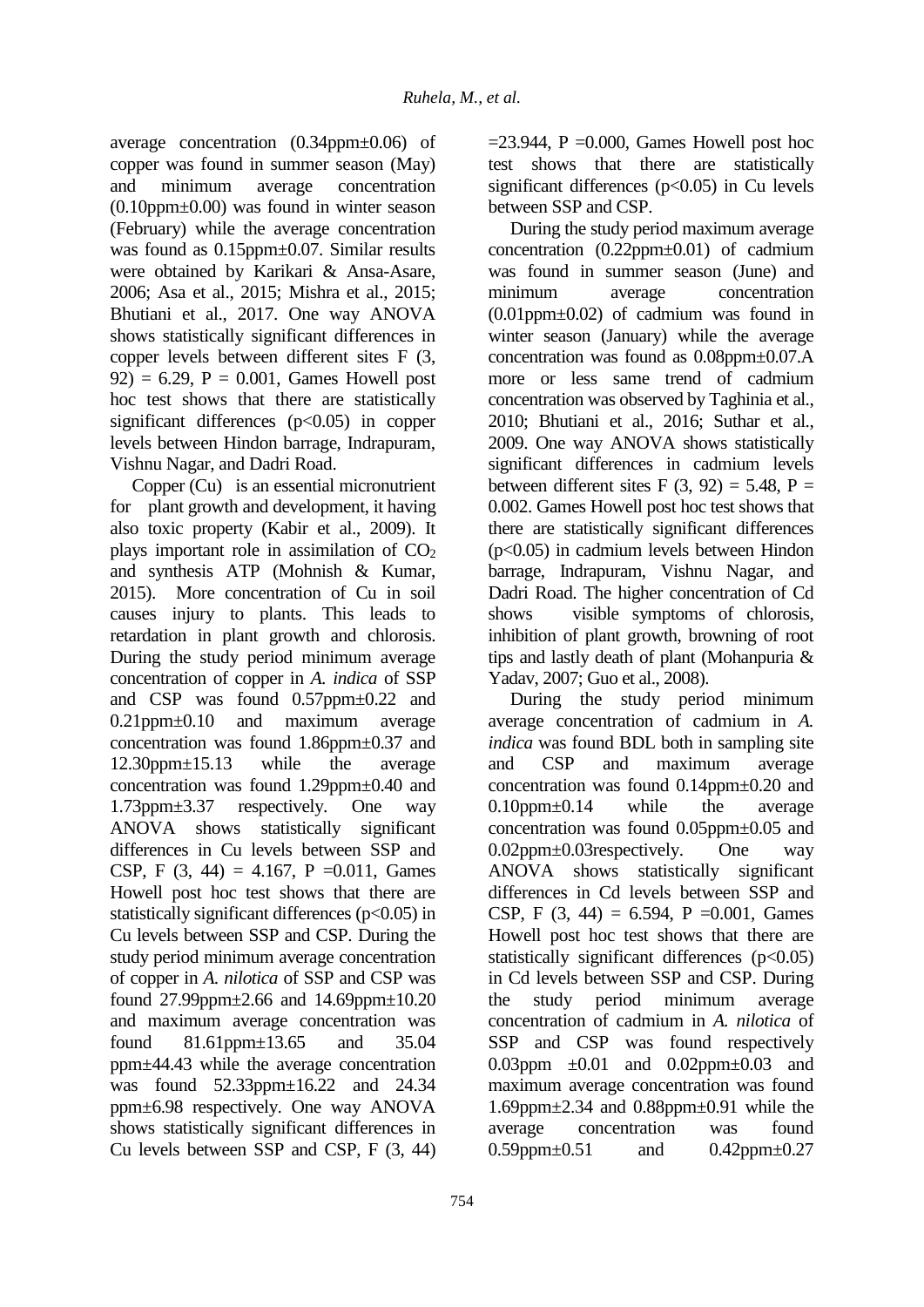|                   | Manganese (Mn)<br>in ppm |                          |               | $\text{Zinc}(\text{Zn})$<br>in ppm |               | Cadmium (Cd)<br>Copper (Cu)<br>in ppm<br>in ppm |               |                          | Nickel (Ni)<br>in ppm |                                 |               | Chromium (Cr)<br>in ppm  |               | Iron (Fe)<br>in ppm             |  |
|-------------------|--------------------------|--------------------------|---------------|------------------------------------|---------------|-------------------------------------------------|---------------|--------------------------|-----------------------|---------------------------------|---------------|--------------------------|---------------|---------------------------------|--|
| Parameters /Month | Plant on site            | Plant on control<br>Site | Plant on site | Plant on control<br>Site           | Plant on site | Plant on control<br>Site                        | Plant on site | Plant on control<br>site | Plant on site         | Plant on control<br><b>Site</b> | Plant on site | Plant on control<br>site | Plant on site | Plant on control<br><b>Site</b> |  |
| January           | $35.09 \pm$              | 15.63                    | 3.64          | 1.79                               | 0.98          | 0.71                                            | 0.03          | 0.01                     | 0.20                  | 0.07                            | 0.32          | 0.00                     | 33.62         | 16.23                           |  |
|                   | 1.33                     | ±9.15                    | $\pm 0.00$    | $\pm 0.80$                         | $\pm 0.00$    | $\pm 0.72$                                      | $\pm 0.05$    | $\pm 0.01$               | $\pm 0.11$            | $\pm 0.09$                      | $\pm 0.00$    | $\pm 0.00$               | ±4.95         | $\pm 4.11$                      |  |
| February          | 23.26                    | 17.19                    | 4.59          | 2.68                               | 1.08          | 0.36                                            | 0.00          | 0.00                     | 0.23                  | 0.11                            | 0.20          | 0.00                     | 25.38         | 21.08                           |  |
|                   | $\pm 1.22$               | $\pm 1.34$               | $\pm 0.00$    | ±2.11                              | $\pm 0.07$    | $\pm 0.28$                                      | $\pm 0.00$    | $\pm 0.00$               | $\pm 0.03$            | $\pm 0.15$                      | $\pm 0.01$    | $\pm 0.00$               | ±7.39         | $\pm 11.43$                     |  |
| March             | 32.40                    | 17.75                    | 6.83          | 4.90                               | 1.27          | 0.21                                            | 0.01          | 0.01                     | 0.19                  | 0.18                            | 0.26          | 0.00                     | 24.16         | 18.44                           |  |
|                   | $\pm 1.07$               | ±12.01                   | $\pm 1.61$    | ±4.58                              | $\pm 0.57$    | $\pm 0.10$                                      | $\pm 0.01$    | $\pm 0.01$               | $\pm 0.12$            | $\pm 0.02$                      | $\pm 0.13$    | $\pm 0.00$               | ±4.26         | ±4.41                           |  |
| April             | 25.73                    | 12.84                    | 3.81          | 5.23                               | 1.36          | 0.41                                            | 0.04          | 0.04                     | 0.10                  | 0.15                            | 0.19          | 0.14                     | 44.66         | 11.85                           |  |
|                   | $\pm 1.07$               | $\pm 5.21$               | $\pm 2.06$    | $\pm 3.88$                         | $\pm 1.08$    | $\pm 0.22$                                      | $\pm 0.05$    | $\pm 0.03$               | $\pm 0.08$            | $\pm 0.16$                      | $\pm 0.04$    | $\pm 0.04$               | $\pm 0.00$    | $\pm 0.44$                      |  |
| May               | 30.45                    | 12.02                    | 5.68          | 3.52                               | 1.53          | 12.30                                           | 0.10          | 0.04                     | 0.15                  | 0.26                            | 0.20          | 0.03                     | 60.75         | 36.17                           |  |
|                   | ±5.17                    | $\pm 8.30$               | ±2.14         | $\pm 0.35$                         | $\pm 0.69$    | ±15.13                                          | $\pm 0.14$    | $\pm 0.06$               | $\pm 0.11$            | $\pm 0.33$                      | $\pm 0.13$    | $\pm 0.04$               | $\pm 30.05$   | ±12.66                          |  |
| June              | 20.59                    | 18.38                    | 8.14          | 4.95                               | 1.67          | 1.15                                            | 0.09          | 0.10                     | 0.65                  | 0.17                            | 0.29          | 0.01                     | 60.15         | 34.82                           |  |
|                   | ±3.43                    | $\pm 10.03$              | $\pm 0.00$    | $\pm 1.11$                         | $\pm 0.45$    | $\pm 0.94$                                      | $\pm 0.12$    | $\pm 0.14$               | $\pm 0.65$            | $\pm 0.24$                      | $\pm 0.06$    | $\pm 0.01$               | $\pm 1.20$    | ±1.91                           |  |
| July              | 18.32                    | 17.71                    | 5.29          | 2.74                               | 1.27          | 1.91                                            | 0.13          | 0.01                     | 0.49                  | 0.26                            | 0.28          | 0.11                     | 67.35         | 47.33                           |  |
|                   | $\pm 4.47$               | ±4.74                    | $\pm 3.79$    | $\pm 1.02$                         | $\pm 0.57$    | $\pm 1.08$                                      | $\pm 0.18$    | $\pm 0.01$               | $\pm 0.33$            | $\pm 0.36$                      | $\pm 0.10$    | $\pm 0.16$               | ±7.42         | ±29.11                          |  |
| August            | 31.52                    | 23.82                    | 5.20          | 7.07                               | 1.86          | 1.43                                            | 0.14          | 0.01                     | 0.59                  | 0.22                            | 0.23          | 0.14                     | 68.09         | 48.66                           |  |
|                   | $\pm 0.50$               | $\pm 8.01$               | $\pm 0.11$    | $\pm 0.12$                         | $\pm 0.37$    | $\pm 1.51$                                      | $\pm 0.20$    | $\pm 0.01$               | $\pm 0.14$            | $\pm 0.08$                      | $\pm 0.09$    | $\pm 0.20$               | $\pm 18.50$   | $\pm 9.21$                      |  |
| September         | 17.22                    | 17.68                    | 4.16          | 1.90                               | 1.53          | 0.55                                            | 0.04          | 0.02                     | 0.45                  | 0.12                            | 0.29          | 0.00                     | 57.95         | 41.16                           |  |
|                   | $\pm 6.48$               | $\pm 2.98$               | $\pm 0.00$    | $\pm 0.33$                         | $\pm 0.69$    | $\pm 0.02$                                      | $\pm 0.01$    | $\pm 0.02$               | $\pm 0.16$            | $\pm 0.16$                      | $\pm 0.02$    | $\pm 0.00$               | $\pm 4.74$    | ±26.91                          |  |
| October           | 24.59                    | 24.31                    | 5.08          | 3.95                               | 1.67          | 0.27                                            | 0.03          | 0.00                     | 0.53                  | 0.08                            | 0.11          | 0.00                     | 89.86         | 32.18                           |  |
|                   | $\pm 6.87$               | $\pm 6.83$               | ±4.33         | ±2.58                              | $\pm 0.45$    | $\pm 0.15$                                      | $\pm 0.05$    | $\pm 0.00$               | $\pm 0.44$            | $\pm 0.11$                      | $\pm 0.00$    | $\pm 0.00$               | ±25.09        | ±22.73                          |  |
| November          | 18.12                    | 16.85                    | 3.29          | 1.90                               | 0.70          | 0.36                                            | 0.00          | 0.00                     | 0.42                  | 0.13                            | 0.08          | 0.06                     | 64.36         | 37.75                           |  |
|                   | ±2.70                    | ±7.81                    | $\pm 0.00$    | $\pm 1.22$                         | $\pm 0.07$    | $\pm 0.19$                                      | $\pm 0.00$    | $\pm 0.00$               | $\pm 0.37$            | $\pm .05$                       | $\pm 0.00$    | $\pm 0.08$               | $\pm 6.57$    | $\pm 19.11$                     |  |
| December          | 19.91                    | 11.97                    | 4.76          | 2.97                               | 0.57          | 1.09                                            | 0.00          | 0.00                     | 0.11                  | 0.17                            | 0.23          | 0.00                     | 50.69         | 29.42                           |  |
|                   | $\pm 1.85$               | $\pm 6.80$               | $\pm 0.86$    | ±1.16                              | $\pm 0.22$    | $\pm 0.51$                                      | $\pm 0.00$    | $\pm 0.00$               | $\pm 0.02$            | $\pm 0.08$                      | $\pm 0.00$    | $\pm 0.00$               | $\pm 6.63$    | ±2.95                           |  |
| Average           | 24.76                    | 17.18                    | 5.04          | 3.63                               | 1.29          | 1.73                                            | 0.05          | 0.02                     | 0.34                  | 0.16                            | 0.22          | 0.04                     | 53.92         | 31.26                           |  |
| $\pm SD$          | ±6.25                    | $\pm 3.96$               | $\pm 1.38$    | $\pm 1.63$                         | $\pm 0.40$    | $\pm 3.37$                                      | $\pm 0.05$    | $\pm 0.03$               | $\pm 0.20$            | $\pm 0.06$                      | $\pm 0.07$    | $\pm 0.06$               | ±19.29        | ±12.11                          |  |

**Table 2. Showing average variation in different metal concentration in** *Azadiracta indica* **during the study period (2013-2014)**

**Table 3. Showing average variation in different metal concentration in** *Acacia nilotica* **during the study period (2013-2014)**

|                         |               | Manganese (Mn)<br>in ppm |               | $\rm Zinc$ $\rm (Zn)$<br>in ppm |               | Copper (Cu)<br>Cadmium (Cd)<br>in ppm<br>in ppm |               | Nickel (Ni)<br>in ppm    |               | Chromium (Cr)<br>in ppm  |               |                          | Iron (Fe)<br>in ppm |                          |
|-------------------------|---------------|--------------------------|---------------|---------------------------------|---------------|-------------------------------------------------|---------------|--------------------------|---------------|--------------------------|---------------|--------------------------|---------------------|--------------------------|
| <b>Parameters Month</b> | Plant on site | Plant on control<br>site | Plant on site | Plant on control<br>site        | Plant on site | Plant on control<br>site                        | Plant on site | Plant on control<br>site | Plant on site | Plant on control<br>aie. | Plant on site | Plant on control<br>site | Plant on site       | Plant on control<br>aje. |
| January                 | 48.51         | 31.98                    | 29.80         | 13.90                           | 41.06         | 19.39                                           | 0.06          | 0.49                     | 38.12         | 29.69                    | 0.05          | 0.02                     | 177.28              | 88.39                    |
|                         | ±30.69        | ±18.79                   | ±2.21         | $\pm 6.56$                      | $\pm 6.81$    | ±9.56                                           | $\pm 0.00$    | $\pm 0.69$               | ±9.90         | $\pm 5.05$               | $\pm 0.02$    | $\pm 0.02$               | ±13.92              | ±23.66                   |
| February                | 59.81         | 25.24                    | 39.72         | 11.76                           | 66.27         | 20.68                                           | 0.04          | 0.02                     | 34.19         | 18.15                    | 0.05          | 0.01                     | 102.70              | 90.66                    |
|                         | $\pm 16.53$   | $\pm 1.29$               | $\pm 2.02$    | $\pm 10.61$                     | $\pm$ 5.49    | ±20.59                                          | $\pm 0.01$    | $\pm 0.03$               | $\pm 15.61$   | ±15.56                   | $\pm 0.02$    | $\pm 0.02$               | $\pm 0.57$          | ±7.72                    |
| March                   | 48.86         | 39.19                    | 50.05         | 19.89                           | 54.74         | 21.70                                           | 0.59          | 0.05                     | 21.54         | 25.74                    | 0.04          | 0.03                     | 94.92               | 62.72                    |
|                         | $\pm 8.85$    | ±4.34                    | ±11.41        | ±6.54                           | ±9.18         | ±24.85                                          | $\pm 0.48$    | $\pm 0.06$               | $\pm 14.09$   | ±33.62                   | $\pm 0.01$    | $\pm 0.04$               | ±22.32              | $\pm 12.01$              |
| April                   | 47.56         | 22.42                    | 33.66         | 23.07                           | 50.32         | 33.87                                           | 1.16          | 0.81                     | 55.77         | 31.46                    | 0.09          | 0.13                     | 68.94               | 74.80                    |
|                         | ±5.19         | ±9.64                    | $\pm 2.84$    | $\pm 4.53$                      | $\pm 15.83$   | ±15.16                                          | ±1.49         | ±1.14                    | ±0.86         | ±4.66                    | $\pm 0.09$    | $\pm 0.18$               | ±3.76               | $\pm 10.68$              |
| May                     | 60.63         | 26.96                    | 46.11         | 29.31                           | 81.61         | 35.12                                           | 0.32          | 0.88                     | 54.47         | 13.85                    | 0.03          | 0.02                     | 188.14              | 105.23                   |
|                         | ±7.74         | ±20.80                   | ±7.00         | ±31.14                          | $\pm 13.65$   | ±36.76                                          | $\pm 0.38$    | $\pm 0.91$               | $\pm 18.09$   | ±3.24                    | $\pm 0.00$    | $\pm 0.03$               | ±29.70              | ±4.24                    |
| June                    | 50.30         | 49.21                    | 58.64         | 15.94                           | 66.26         | 35.04                                           | 1.69          | 0.26                     | 57.76         | 21.61                    | 0.07          | 0.00                     | 152.09              | 114.96                   |
|                         | ±12.76        | ±25.38                   | $\pm 3.49$    | $\pm 0.46$                      | $\pm 8.89$    | ±44.43                                          | ±2.34         | $\pm 0.37$               | ±3.43         | $\pm 3.70$               | $\pm 0.06$    | $\pm 0.00$               | ±41.41              | ±15.93                   |
| July                    | 53.16         | 24.42                    | 55.94         | 25.66                           | 47.03         | 17.32                                           | 0.59          | 0.37                     | 40.55         | 31.67                    | 0.09          | 0.08                     | 183.44              | 118.66                   |
|                         | ±19.21        | ±2.57                    | ±14.40        | ±23.65                          | ±12.99        | ±11.40                                          | ±0.83         | $\pm 0.52$               | $\pm 10.89$   | ±36.13                   | $\pm 0.09$    | $\pm 0.11$               | ±19.94              | ±89.80                   |
| August                  | 48.39         | 32.50                    | 37.76         | 19.08                           | 71.71         | 25.05                                           | 0.42          | 0.30                     | 50.41         | 35.56                    | 0.05          | 0.00                     | 138.34              | 127.21                   |
|                         | $\pm 9.57$    | $\pm 6.58$               | ±4.95         | ±3.23                           | ±7.40         | $\pm 19.19$                                     | $\pm 0.42$    | $\pm 0.37$               | $\pm 1.20$    | $\pm 1.73$               | $\pm 0.01$    | $\pm 0.00$               | ±15.88              | ±67.96                   |
| September               | 33.00         | 26.38                    | 24.12         | 25.03                           | 38.74         | 26.87                                           | 0.44          | 0.55                     | 34.76         | 27.14                    | 0.05          | 0.24                     | 170.86              | 87.92                    |
|                         | ±4.42         | $\pm 10.94$              | $\pm 6.43$    | ±8.34                           | $\pm 3.51$    | ±30.17                                          | $\pm 0.57$    | $\pm 0.77$               | ±17.59        | ±26.85                   | $\pm 0.03$    | $\pm 0.16$               | $\pm 16.07$         | ±2.45                    |
| October                 | 40.56         | 15.26                    | 57.19         | 35.48                           | 47.33         | 14.69                                           | 1.17          | 0.50                     | 43.29         | 19.55                    | 0.03          | 0.08                     | 240.63              | 109.23                   |
|                         | ±12.25        | ±1.41                    | ±20.92        | ±12.94                          | $\pm 10.96$   | $\pm 10.20$                                     | $\pm 1.65$    | $\pm 0.41$               | $\pm 10.10$   | $\pm$ 5.20               | $\pm 0.01$    | $\pm 0.11$               | ±59.30              | ±62.27                   |
| November                | 29.30         | 23.49                    | 44.93         | 30.88                           | 34.88         | 20.98                                           | 0.55          | 0.60                     | 21.85         | 8.83                     | 0.04          | 0.03                     | 108.92              | 51.92                    |
|                         | ±4.02         | ±3.74                    | ±9.96         | ±4.66                           | $\pm 6.83$    | ±22.37                                          | ±0.75         | $\pm 0.80$               | $\pm 0.71$    | ±5.45                    | $\pm 0.02$    | $\pm 0.04$               | ±11.53              | ±21.51                   |
| December                | 29.34         | 16.06                    | 27.00         | 23.01                           | 27.99         | 21.43                                           | 0.03          | 0.26                     | 37.26         | 19.20                    | 0.04          | 0.03                     | 102.93              | 127.63                   |
|                         | ±11.05        | $\pm 0.11$               | $\pm 6.48$    | ±9.66                           | $\pm 2.66$    | ±14.17                                          | $\pm 0.01$    | $\pm 0.36$               | $\pm$ 5.81    | ±13.63                   | $\pm 0.00$    | $\pm 0.04$               | ±9.62               | ±23.48                   |
| Average                 | 45.78         | 27.76                    | 42.08         | 22.75                           | 52.33         | 24.34                                           | 0.59          | 0.42                     | 40.83         | 23.53                    | 0.05          | 0.06                     | 144.10              | 96.61                    |
| $\pm$ SD                | $\pm 10.67$   | ±9.49                    | ±11.98        | ±7.09                           | ±16.22        | $\pm 6.98$                                      | $\pm 0.51$    | $\pm 0.27$               | ±12.16        | $\pm 8.02$               | $\pm 0.02$    | $\pm 0.07$               | ±49.94              | ±24.78                   |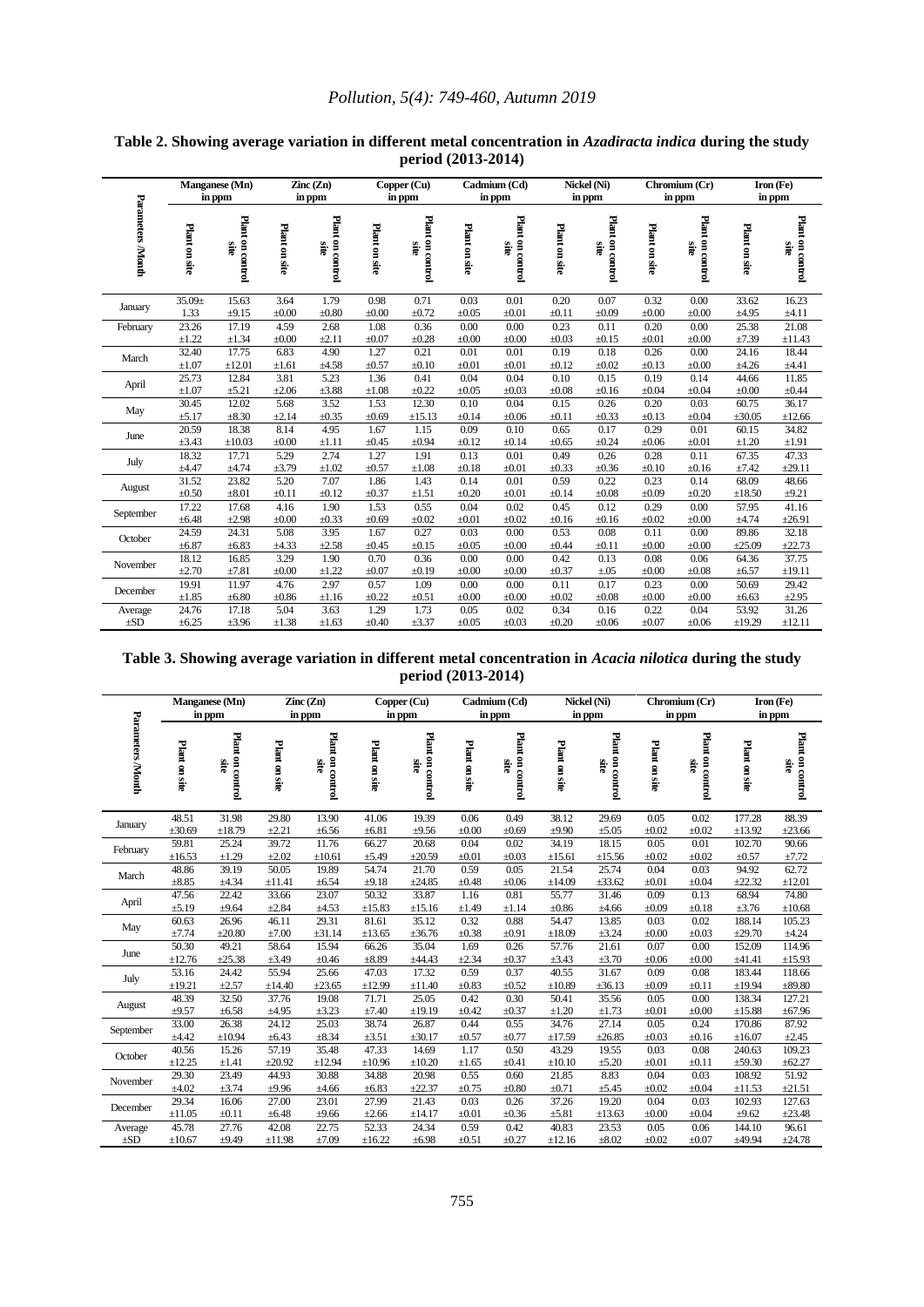respectively. One way ANOVA shows statistically significant differences in Cd levels between SSP and CSP, F (3, 44)  $=10.476$ , P  $=0.000$ , Games Howell post hoc test shows that there are statistically significant differences  $(p<0.05)$  in Cd levels between SSP and CSP. Similar Pattern of cadmium concentration in the leaves of plants was found by Eghbal et al., 2019. Increasing concentration of these metals may cause health risk to human beings in the study area through direct and indirect consumption (Nasrabadi & Bidabadi, 2013; Nasrabadi et al., 2015).

During the study period maximum average concentration  $(1.00 \text{ ppm } \pm 0.17)$  of nickel was found in summer season (May) and minimum average concentration  $(0.41$ ppm $\pm$ 0.17) was found in winter season (February) while the average concentration was found as  $0.63$ ppm $\pm$ 0.17. A more or less same trend of nickel concentration was observed by Asa et al., 2015. One way ANOVA shows statistically significant differences in nickel levels between different sites F  $(3, 92) = 31.71$ , P = 0.000, Games Howell post hoc test shows that there are statistically significant differences (p<0.05) in nickel levels between Hindon barrage, Indrapuram, Vishnu Nagar, and Dadri Road.

Nickel reduces photosynthetic activity of plants (Krupa et al., 1993). During the study period minimum average concentration of nickel in *A. indica* of SSP and CSP was found 0.10ppm±0.08 and 0.07ppm±0.09 and maximum average concentration was found  $0.65$ ppm  $\pm 0.65$ and  $0.26$ ppm  $\pm 0.33$  while the average concentration was found 0.34ppm±0.20 and 0.16ppm±0.06 respectively. One way ANOVA shows statistically significant differences in Ni levels between SSP and CSP, F  $(3, 44) = 8.161$ , P =0.000, Games Howell post hoc test shows that there are statistically significant differences  $(p<0.05)$ in Ni levels between SSP and CSP. During the study period minimum average

concentration of nickel in *A. nilotica* of SSP and CSP was found 21.54ppm $\pm$ 14.09 and 8.83 ppm±5.45 and maximum average concentration was found  $57.76$ ppm  $\pm 3.43$ and 35.56 ppm  $\pm 1.73$  while the average concentration was found 40.83ppm±12.16 and 23.5 ppm±8.02 respectively. One way ANOVA shows statistically significant differences in Ni levels between SSP and CSP, F (3, 44) = 8.452, P = 0.00, Games Howell post hoc test shows that there are statistically significant differences  $(p<0.05)$ in Ni levels between SSP and CSP.

During the study period maximum average concentration (0.27ppm±0.01) of chromium was found in summer season (May) and the minimum average concentration (0.04ppm±0.06) was found in rainy season (August) while the average concentration was found as 0.16ppm±0.07. A more or less same trend of chromium concentration was observed by Lohani et al., 2008; Mishra et al., 2015. One way ANOVA shows statistically significant differences in chromium levels between different sites F (3,  $92$ ) = 8.27, P = 0.000, Games Howell post hoc test shows that there are statistically significant differences ( $p<0.05$ ) in chromium levels between Hindon barrage, Indrapuram, Vishnu Nagar, and Dadri Road.

High chromium concentration can disturb the chloroplast structure there by damaging the photosynthetic process. Chromium is one of the important metal that affect photosynthesis in terms of  $CO<sub>2</sub>$  fixation, electron transport and enzyme activities. During the study period minimum average concentration of chromium in *A. indica* of SSP and CSP was found 0.08ppm $\pm$ 0.00 and BDL and maximum average concentration was found 0.32ppm±0.00 and 0.14ppm±0.20 while the average concentration was found 0.22ppm±0.07 and 0.04ppm±0.06 respectively. One way ANOVA shows statistically significant differences in Cr levels between SSP and CSP, F (3, 44)  $=18.270$ , P  $=0.000$ , Games Howell post hoc test shows that there are statistically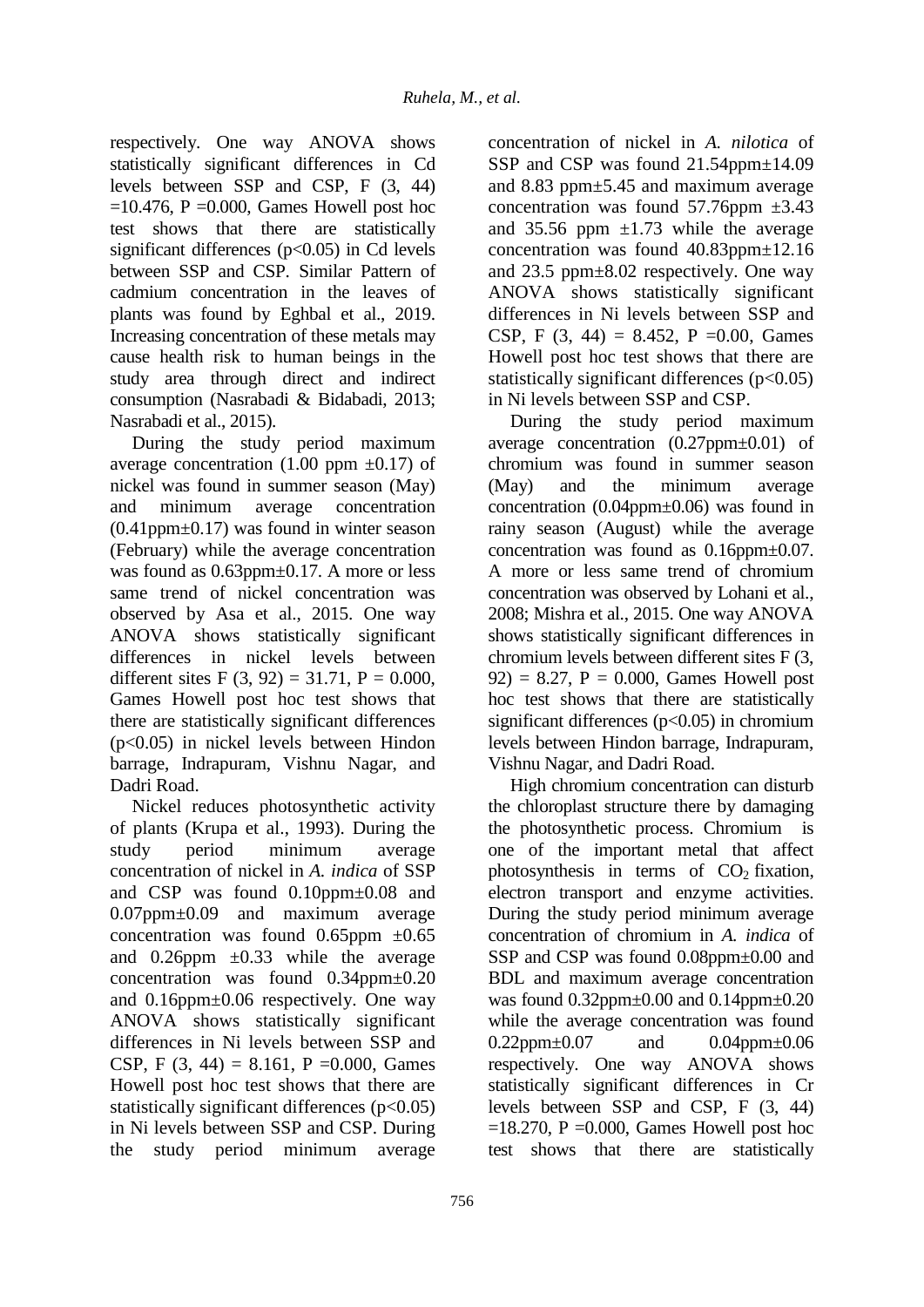significant differences  $(p<0.05)$  in Cr levels between SSP and CSP. During the study period minimum average concentration of chromium in *A. nilotica* of SSP and CSP was found 0.03ppm±0.00 and BDL and maximum average concentration was found 0.09ppm $\pm$ 0.09 and 0.24ppm $\pm$ 0.16 while the average concentration was found 0.05ppm±0.02 and 0.06ppm±0.07 respectively. One way ANOVA shows statistically insignificant differences in Cr levels between SSP and CSP,  $F(3, 44) =$ 0.589, P =  $0.626$ , Games Howell post hoc test shows that there are statistically no significant differences  $(p>0.05)$  in Cr levels between SSP and CSP.

During the study period maximum average concentration (2.25ppm±0.60) of zinc was found in summer season (June) and minimum average concentration  $(0.90$ ppm $\pm 0.14$ ) of zinc was found in winter season (December) while the average concentration was found as 1.46ppm±0.38. A more or less same trend of zinc concentration was observed by Mishra et al., 2015. One way ANOVA shows statistically significant differences in zinc levels between different sites  $F(3, 92) =$ 8.85,  $P = 0.000$ , Games Howell post hoc test shows that there are statistically significant differences  $(p<0.05)$  in zinc

levels between Hindon barrage, Indrapuram, Vishnu Nagar, and Dadri Road.

During the study period minimum average concentration of zinc in *A. indica*  of SSP and CSP was found 3.29ppm±0.00 and 1.79ppm±0.80 and maximum average concentration was found 8.14ppm±0.00 and 7.07ppm±0.12 while the average concentration was found  $5.04$ ppm $\pm$ 1.38 and 3.63ppm±1.63 respectively. One way ANOVA shows statistically insignificant differences in Zn levels between SSP and CSP,  $F(3, 44) = 2.155$ ,  $P = 0.107$ , Games Howell post hoc test shows that there are statistically no significant differences (p>0.05) in Zn levels between SSP and CSP. During the study period minimum average concentration of zinc in *A. nilotica*  of SSP and CSP was found 24.12ppm±6.43 and 11.76ppm±10.61 and maximum average concentration was found 58.64ppm±3.49 and35.48ppm±12.94 while the average concentration was found 42.08ppm±11.98 and22.75ppm±7.09 respectively. One way ANOVA shows statistically significant differences in Zn levels between SSP and CSP,  $F(3, 44) =$ 9.952, P =  $0.000$ , Games Howell post hoc test shows that there are statistically significant differences  $(p<0.05)$  in Zn levels between SSPand control site.

| S.No | <b>Site wise Variation</b> |                       |    |                     |                    |        |                     |  |  |  |  |  |
|------|----------------------------|-----------------------|----|---------------------|--------------------|--------|---------------------|--|--|--|--|--|
|      | <b>Parameter</b>           | <b>Sum of Squares</b> | Df | <b>Within Group</b> | <b>Mean Square</b> |        | <b>Significance</b> |  |  |  |  |  |
|      | Fe                         | 180.765               |    | 92                  | 60.255             | 3.604  | 0.016               |  |  |  |  |  |
|      | Zn                         | 64.492                |    | 92                  | 21.490             | 9.759  | 0.000               |  |  |  |  |  |
|      | Cп                         | 0.241                 |    | 92                  | 0.080              | 6.290  | 0.001               |  |  |  |  |  |
|      | Cd                         | 0.113                 |    | 92                  | 0.038              | 5.481  | 0.002               |  |  |  |  |  |
|      | Ni                         | 6.951                 |    | 92                  | 2.317              | 31.714 | 0.000               |  |  |  |  |  |

**Table 4. Result of One way ANOVA to assess site wise variation in Hindon River**

**Table 5. Result of One way ANOVA to assess the impact of Hindon River on** *Azadiracta indica*

6 Cr 0.289 3 92 0.096 8.274 0.000 7 Mn 32.192 3 92 10.731 8.852 0.000

| S.No | <b>Site wise Variation</b> |                       |    |                     |                    |        |                     |  |  |  |  |
|------|----------------------------|-----------------------|----|---------------------|--------------------|--------|---------------------|--|--|--|--|
|      | <b>Parameter</b>           | <b>Sum of Squares</b> | Df | <b>Within Group</b> | <b>Mean Square</b> |        | <b>Significance</b> |  |  |  |  |
|      | Mn                         | 733.910               |    | 44                  | 244.637            | 5.381  | 0.003               |  |  |  |  |
| ◠    | Zn                         | 28.527                |    | 44                  | 9.509              | 2.155  | 0.107               |  |  |  |  |
| 3    | Сu                         | 4.950                 |    | 44                  | 1.650              | 4.167  | 0.011               |  |  |  |  |
| 4    | Cd                         | 0.068                 |    | 44                  | 0.023              | 6.594  | 0.001               |  |  |  |  |
|      | Ni                         | 0.979                 |    | 44                  | 0.326              | 8.161  | 0.000               |  |  |  |  |
| 6    | Cr.                        | 0.393                 |    | 44                  | 0.131              | 18.270 | 0.000               |  |  |  |  |
|      | Fe                         | 6906.051              |    | 44                  | 2302.017           | 6.459  | 0.001               |  |  |  |  |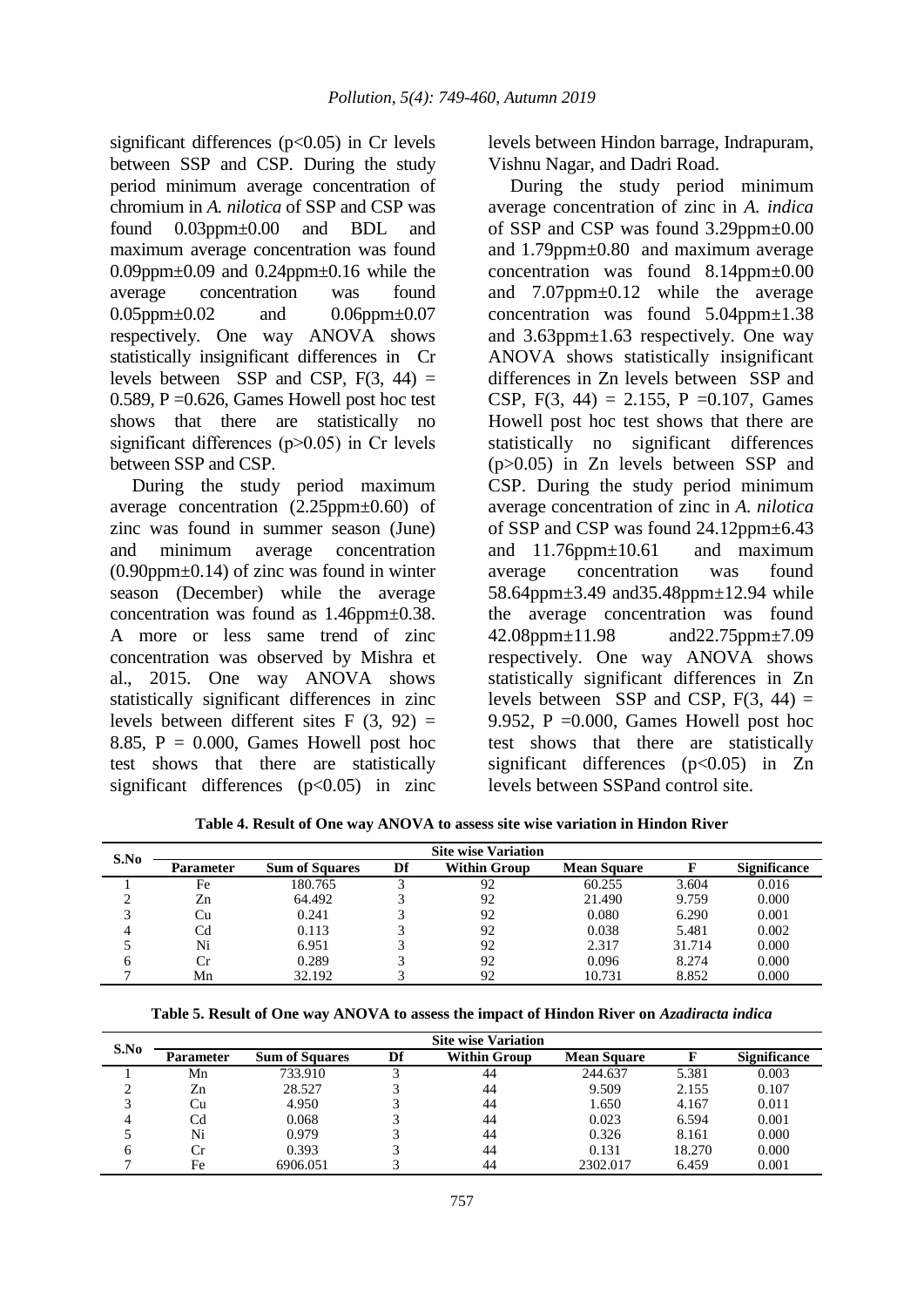|      | Site wise Variation |                          |    |                     |                              |        |                     |  |  |  |  |
|------|---------------------|--------------------------|----|---------------------|------------------------------|--------|---------------------|--|--|--|--|
| S.No | <b>Parameter</b>    | Sum of<br><b>Squares</b> | Df | <b>Within Group</b> | <b>Mean</b><br><b>Square</b> | F      | <b>Significance</b> |  |  |  |  |
|      | Mn                  | 3948.841                 | 3  | 44                  | 1316.280                     | 6.832  | 0.001               |  |  |  |  |
| 2    | Zn                  | 4816.241                 | 3  | 44                  | 1605.414                     | 9.952  | 0.000               |  |  |  |  |
| 3    | Cu                  | 15031.952                | 3  | 44                  | 5010.651                     | 23.944 | 0.000               |  |  |  |  |
| 4    | Cd                  | 10.372                   | 3  | 44                  | 3.457                        | 10.476 | 0.000               |  |  |  |  |
| 5    | Ni                  | 4905.469                 | 3  | 44                  | 1635.156                     | 8.452  | 0.000               |  |  |  |  |
| 6    | Сr                  | 0.009                    | 3  | 44                  | 0.003                        | 0.589  | 0.626               |  |  |  |  |
| ⇁    | Fe                  | 27382.194                | 3  | 44                  | 9127.398                     | 4.239  | 0.010               |  |  |  |  |

**Table 6. Result of One way ANOVA to assess the impact of Hindon River on** *Acacia nilotica*

## **CONCLUSION**

Although heavy metals are beneficial for the plants when they are present in required amount but when they present in excess, they become harmful to plants. Therefore ,it is essential to study the impact of polluted water on plants for better understanding of heavy metal toxicity on plants and allied areas to maintain the ecological harmony of our planet. From the above study it may be concluded that plants with excess of heavy metals showed increased stomatal resistance, decreased transpiration rate and alteration in water relation. There are two aspects of the study of interaction of plants and heavy metals, first the heavy metals works negatively on the plants and on other hand, plants have their own resistance mechanisms to detoxify the toxic effects of heavy metal pollution. Heavy metal enters in the plant by two pathways i.e. through roots and foliage out of which root uptake was the dominant pathway. In the present study we focus on the root uptake. No visible impact of increased concentration of heavy metal was observed on the studied plant this may be due to resistance mechanism of the plant. Sites with higher pollution reported a low diversity of flora and fauna indicating the disturbance in their natural life cycle due to increasing pollution. On the basis of present study we can recommend that these palnts should be planted along river side as they were found resistant to heavy metal pollution.

#### **ACKNOWLEDGEMENT**

The authors are highly thankful to the

department of Zoology and Environmental Sciences, Gurukula Kangri Vishwavidyalaya for providing lab facility and to the Dr. Manoj Kukreja of Rolta India Ltd. Mumbai for providing GIS map of the study area.

#### **REFERENCES**

APHA, AWWA WPCF (2012). Standard methods for the examination of water and waste water. American Public Health Association, Washington 14<sup>th</sup> Edition. N. York. 193.

Asa, S. C., Bramha, S. N., Mohanty, A. K., Bastia, T. K., Behera, D. and Rath, P. (2015). Dynamics and quantification of dissolved metals in highly contaminated River- estuarine System. Ind. Jour. of Geo-marine Sci., 44(9); 1310-1322.

Anicic, M., Marina V., Frontasyeva, M. T. and Aleksandar, P. (2007). Assessment of Atmospheric deposition of heavy metals and other elements in Belgrade using the moss Biomonitoring Technique and Neutron Activation Analysis. Environ. Monit. Assess., 129; 207–219. DOI 10.1007/s10661-006- 9354-y.

Bazzaz, F. A., Rolfe, G. L. and Carlson, R. W. (1974). Effect of cadmium on photosynthesis and transpiration of excised leaf of corn and sunflower. Plant Physiol., 32; 373-376.

Bhutiani, R., Ruhela, M. and Ahamad, F. (2017). Limnological Characterisation of Hindon River at NCR (Uttar Pradesh) India. Environ. Cons. Jour., 18(1&2); 219-229.

Bhutiani, R., Kulkarni, D. B., Khanna D. R., and Gautam A. (2016).Water Quality, Pollution Source Apportionment and Health Risk Assessment of Heavy Metals in Groundwater of an Industrial Area in North India. Expo. Health, 8; 3–18.

Dutta, R., Baruah, D. S. and Sarma, K. (2011). Influence of riparian flora on the River bank health of a Himalayan River before being regulated by a large dam in north east India. Annals of Biol. Res., 2(4); 268-280.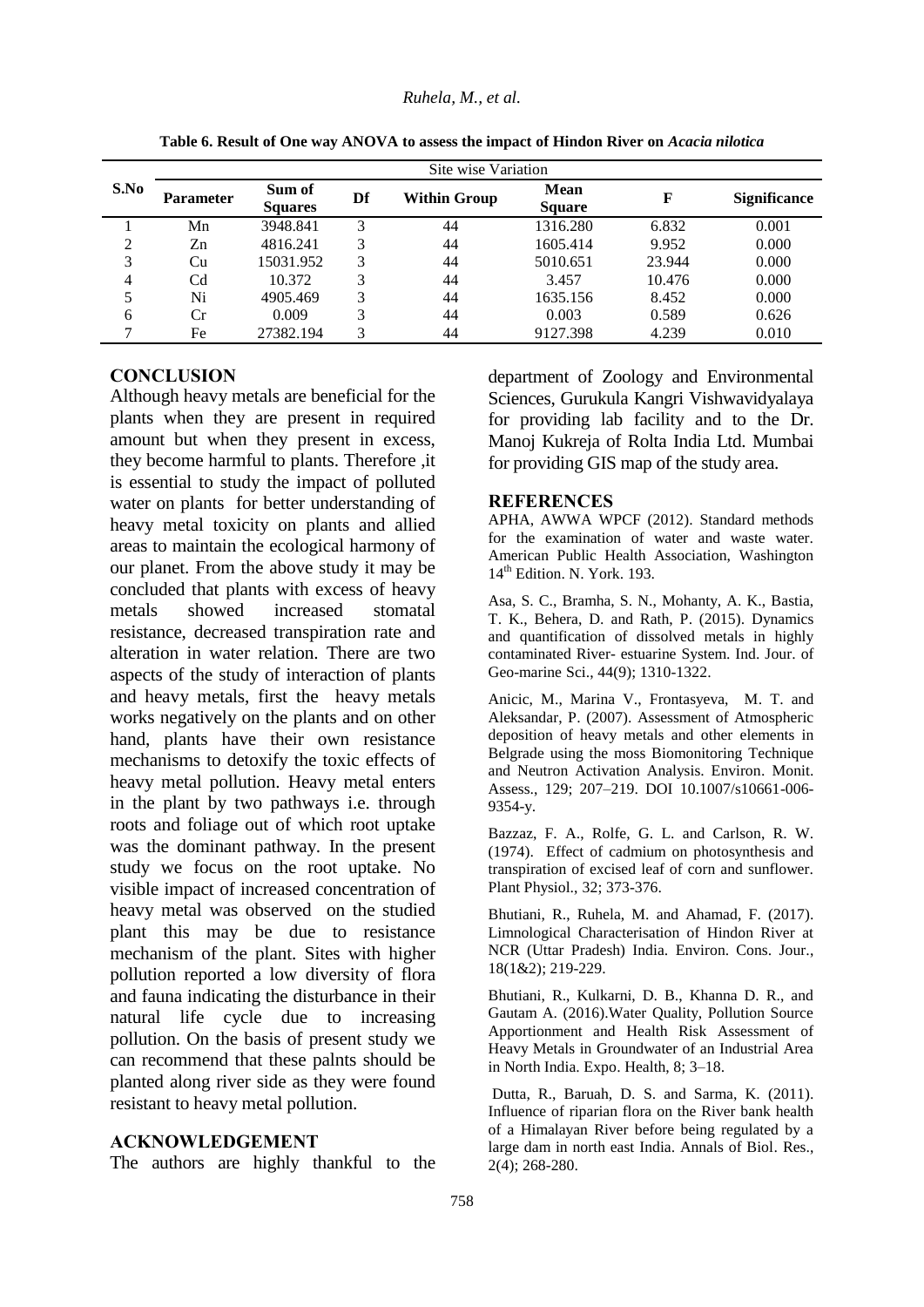Eghbal, N., Nasrabadi, T., Karbassi, A. R. and Taghavi, L. (2019). Evaluating the Potential of Plants (leaves) in Removal of Toxic Metals from Urban Soils (Case Study of a District in Tehran City). Pollution, 5(2); 387-394.

Gregory, S.V. (1999). Riparian management in the 21st century. In: Kohm KA, Franklin JF, Thomas JW (eds) Creating a forestry for the 21st Century. Island Press, New York; 69–85.

Guo, J., Dai, X., Xu, W. and Ma, M. (2008). Over expressing GSHI and AsPCSI simultaneously increases the tolerance and accumulation of cadmium and arsenic in Arabidopsis thaliana. Chemo-sphere, 72; 1020–1026.

Ilhardt, B. L., Verry, E. S. and Palik, B. J. (2000). Defining riparian areas. In: Verry ES, Hornbeck JW, Dolloff CA (eds) Riparian management in forests of the continental Eastern United States. Lewis Publishers, New York; 23–42.

Kabir, M., Iqbal, M. Z. and Shafiq, M. (2009). Effects of lead on seedling growth of Thespesiapopulnea L. Adv, in Environ. Bio., 3(2); 184–190.

Karikari, A. Y. and Ansa-Asare, O. D. (2006). Physico-Chemical and Microbial Water Quality Assessment of Densu River of Ghana. West African<br>Jour. of Appl. Eco.. 10(1): Jour. of Appl. Eco., 10(1); http.//dx.doi.org/10.4314/wajae.v10i1.45701

Khanna D. R. and Bhutiani R. (2008). Laboratory manual of water and Waste water Analysis. Daya Publishing House New Delhi -110002.

Khanna, D. R., Bhutiani, R. Tyagi V. and Ahamad, F., (2014). Impact of Sugar Mill Effluent on Physico-chemical Properties of Malin River at Najibabad, Bijnore*.* Indian.Jour. Sci. Res. Spl. Ed & NSESIR; 5-10.

Krupa, Z., Siedlecka, A., Malsymiec, W. and Baszynski T. (1993). In vivo responses of photosynthetic apparatus of Phaseolus vulgaris L. to nickel toxicity. J. Plant Physiol., 142; 664-668.

Lide, D. R. (1993). CRC Handbook of Chemistry and physics: a ready- reference book of chemical and physical data; 1993-1994:Boca Raton etc. CRC Press.

Lohani, M. B., Singh, A., Rupainwar, D. C. and Dhar, D. N. (2008). Seasonal variations of heavy metal contamination in River Gomti of Lucknow city region. Environ. Monit. Assess. 147; 253–263.

Mishra, S., Kumar, A. and Shukla, P. (2015). Study of water quality in Hindon River using pollution index and environmetrics, India. Desalination and Water Treatment; 1-10.

Mohanpuria, P., Rana, N.K. and Yadav, S.K. (2007). Cadmium induced oxidative stress influence on glutathionemetabolic genes of Camella sinensis (L.). O Kuntze. Environ. Toxicol., 22; 368–374.

Mohnish, P. and Kumar, N. (2015). Effect of copper dust on photosynthesis pigments concentrations in plants species, Int. Jour. of Eng. Res. and Manag. (IJERM), (02); 63-66.

Monni, S., Salemma, M. and Millar, N. (2000). The tolerance of Empetrumnigrum to copper and Nickel. Environ. Pollut., 109; 221–229.

Nasrabadi, T., Maedeh, P. A., Sirdari, Z. Z., Bidabadi, N. S., Solgi, S. and Tajik, M. (2015). Analyzing the quantitative risk and hazard of different waterborne arsenic exposures: case study of Haraz River, Iran. Environmental earth sci., 74(1); 521-532.

Nasrabadi, T. and Bidabadi, N. S. (2013). Evaluating the spatial distribution of quantitative risk and hazard level of arsenic exposure in groundwater, case study of Qorveh County, Kurdistan Iran. Iranian Jour. of Environ. Health Sci. and Eng., 10(1); 30.

Naiman, R. J., Bechtold, J. S., Drake, D., Latterell, J. J., Keefe, T. C. and Balian, E. A. (2005). Origins, patterns, and importance of heterogeneity in riparian systems. In: Lovett GG, Jones CG, Turner MG, Weathers KC (eds) Ecosystem function in heterogeneous landscapes. Springer, New York; 279–309.

Rizvi, N., Katyali, D. and Joshi, V. (2016). Seasonal and spatial variation in the water quality of river Hindon at NCR India. Int. Jour. of Curr. Res., 8(05); 31282-31289.

Rizvi, N., Katyali, D. and Joshi, V. (2015). Assessment of water quality of Hindon River in Ghaziabad and Noida, India by using multivariate statistical analysis. Jour. of Global Ecol. and Env.(JOGEE) 3(2); 80-90.

Prabu, P. C., Wondimu, L. and Tesso M. (2011). Assessment of Water Quality of Huluka and Alaltu Rivers of Ambo, Ethiopia. J. Agr. Sci. Tech. 13; 131-138.

Reeves, R. D. and Baker, A. J. M. (2000). Metalaccumulating plants. In. Raskin I, Ensley BD (ed) Phytoremediation of toxic metals using plants to clean up the environment. Wiley, New York; 193–229.

Ruhela, M., Bhutiani, R. and Ahamad, F. (2017). Pollution Status of River Hindon from Ghaziabad to Noida with Special Reference to Heavy Metals. Int. Jour. of Adv.Eng. and Res. Develop., 4(8); 540-548.

Suthar, S., Sharma, J., Chabukdhara, M. and Nema, A.K. (2010). Water quality assessment of River Hindon at Ghaziabad, India. Impact of industrial and urban wastewater. Environ. Monit. and Assess., (165); 103–112.